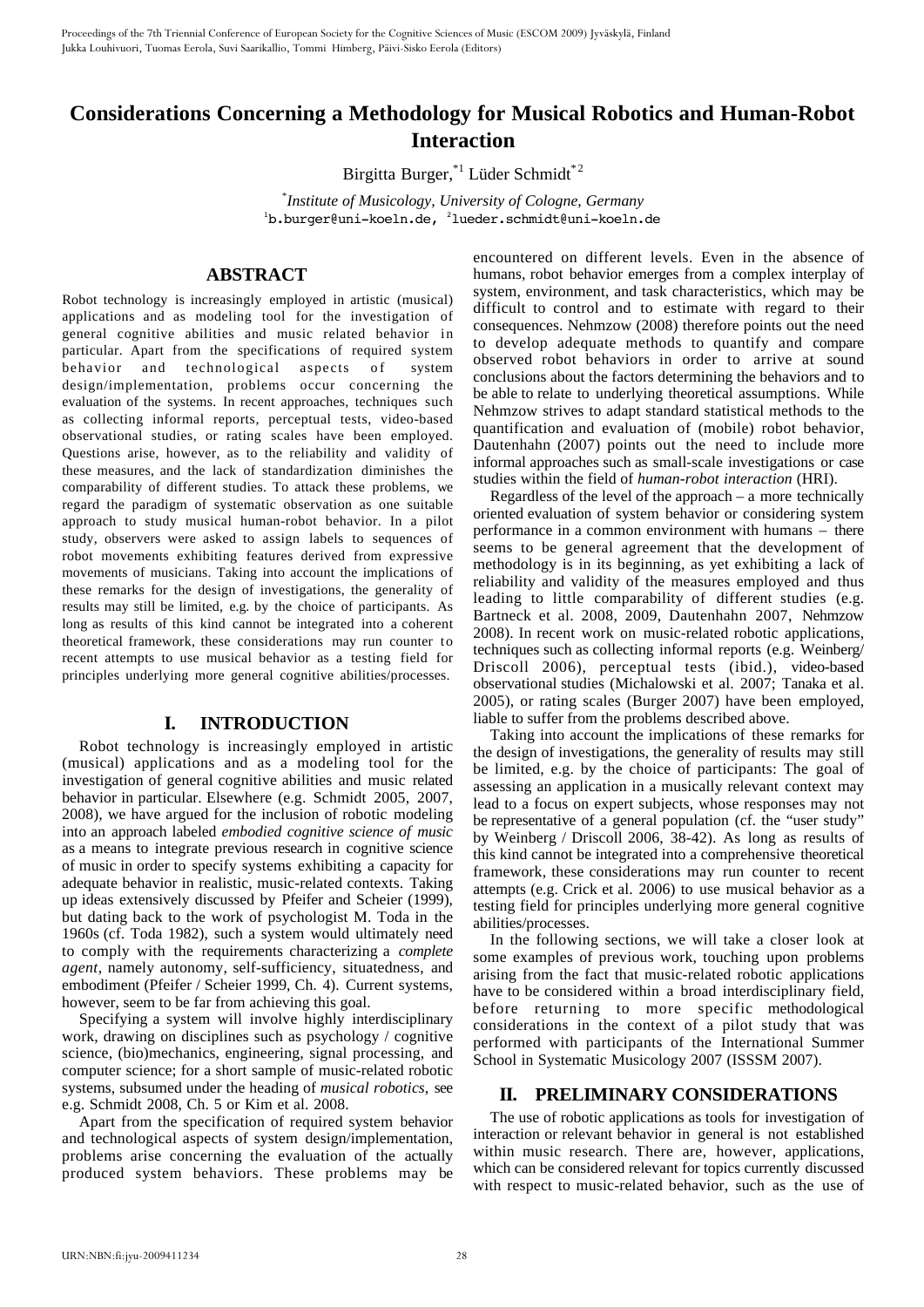gestures and more general bodily movements, their expressivity resp. their relation to musical expressivity, or their temporal coordination / synchronization. In the following, we will offer some preliminary considerations, pointing towards possible restrictions of generality or problems of interpretation, that were inspired by reviewing some of these applications. The remarks represent just a first, rather informal collection without any claim to completeness.

## **A. Music and AI: Dancing and Drumming Robots**

Recently, robots exhibiting regular rhythmic behavior such as dancing or drumming in musical contexts have attracted a substantial amount of interest. Most notorious – e.g. by downloads from YouTube and several awards – is the small "creature-like" (e.g. Michalowski et al. 2007) robot Keepon, explicitly developed to be fitting the expectations of small children. But even the dancing humanoids HRP-2 (e.g. Ikeuchi et al. 2008) and QRIO (see Tanaka et al. 2005) or the anthropomorphic drummer Haile (Weinberg / Driscoll 2006) have gained some fame.

In the context of robot drumming and dancing, music appears to play an analogous role to that taken with regard to auditory scene analysis in the 1990s (e.g. Cooke 1993), providing a clearly temporally structured environment to test more general principles of temporal coordination and alignment of behaviors. Benefits are expected for the understanding of "situated knowledge", "symbol grounding", and "social intelligence" (Aucouturier 2008) or the attribution of observed events such as drum beats to an agent's own actions (Crick et al. 2006) that generalize beyond the musical domain.

Studies of this kind will doubtlessly be valuable for the investigation of movement patterns and their execution, such as beating a drum or performing a dance step and the way they may be recognized. Nevertheless, the stance taken seems to imply domain generality of the underlying cognitive processes, which should at least be based on a conscious decision and checked against relevant research. For pointers to the recent discussion e.g. of the domain specificity of beatbased rhythmic processing and regular rhythmic movement see Patel 2008, Chapter 7.

# **B. Beat Extraction, Synchronization, and Interactional Synchrony**

As indicated in the introduction, one motivation to consider methodological issues in robotics and human-robot interaction concerns the relation of theoretical assumptions thought to be governing a situation to the behaviors actually observed.

A common idea underlying approaches to rhythmic coordination in interaction is the extraction of time points for regularly occurring events, which may then be utilized to estimate appropriate times for the execution of behaviors such as moving the body (e.g. Michalowski et al. 2007) or beating a drum (Crick et al. 2006, Weinberg / Driscoll 2006). The extraction of time points may be based on acoustic data by detecting amplitude maxima or on optic data determining times of maximum / minimum positions (Crick et al. 2006) or the change of movement direction (Michalowski et al. 2007).

It is presupposed in these attempts that a) attunement to an externally presented regular (musical) beat is representative of interactional synchrony in general and that b) this attunement is constituted by the adjustment of frequencies of ongoing

regular processes and the temporal matching of characteristic events. Both these suppositions should be considered with care: a) The attunement to an externally presented beat will certainly play an important role in musical practice. Nevertheless, in a typical "listening" situation, the listener will have little or no influence on the beat that is presented and will therefore rather react to than interact with the acoustic input. An alternative (obvious, according to Patel 2008, 100) role of an externally presented beat in an interactive situation may be to facilitate the temporal coordination of several actors by providing a common temporal scaffolding. b) Although the temporal attunement of regularly patterned processes will lead to a common temporal pattern, the observation of such a pattern in an interactive situation does not necessarily mean that independent regular patterns would be observed once the mutual influence of the processes is removed. Rather, the common pattern may be an effect of the interaction of processes that otherwise do not exhibit any regular patterning (cf. Pikovsky et al. 2001, 16).

Leaning too strongly on the idea of beat extraction in the investigation of interactional synchrony (in musical contexts) may entail the danger of letting considerations of feasibility take the lead over the design of systems, at the expense of possible alternative settings, in which different theoretical approaches might be compared.

# **C. Positive Emotion Bias**

A tendency that might be called *positive emotion bias* may result from different reasons within music-related research based on robotic systems.

One of these reasons is related to ethical considerations and the choice of subjects: Apparently children form a particularly attractive group for the investigation of rhythmic behaviors in relation to robot movement and music (e.g. Tanaka et al. 2005, Michalowski et al. 2007). The participation of young children in the tests, however, should preclude the use of systems or behaviors that can provoke strong negative reactions.

Even more strongly, negative emotions should be avoided in therapeutic contexts, which form a growing field of investigation within human-robot interaction (e.g. Kozima et al. 2009, Dautenhahn / Werry 2004).

Bias towards positive emotions may also be a consequence of methodological decisions: Taking up approaches from human-computer or human-robot interaction in general will probably also entail a stronger focus on positive evaluation of the applications under consideration because system development (or interface development, which is at the heart of HCI research, cf. Norman 2008) will typically strive towards removal of aversive aspects (cf. the measures proposed by Bartneck et al. 2008, 2009) to enhance acceptance of a system.

# **D. Observation in the Field**

Besides posing a challenge to integrate theoretical perspectives and to set into relation different cognitive processes thought to underlie music-related behavior, as one motivation to employ robotic applications as modeling tools we pointed out the possibility to arrive at systems with a capacity to exhibit adequate and relevant behavior in realistic musical contexts. In other words, a prospect may be the opportunity to move from purely computer-based modeling in connection with laboratory experimental (e.g. psychological)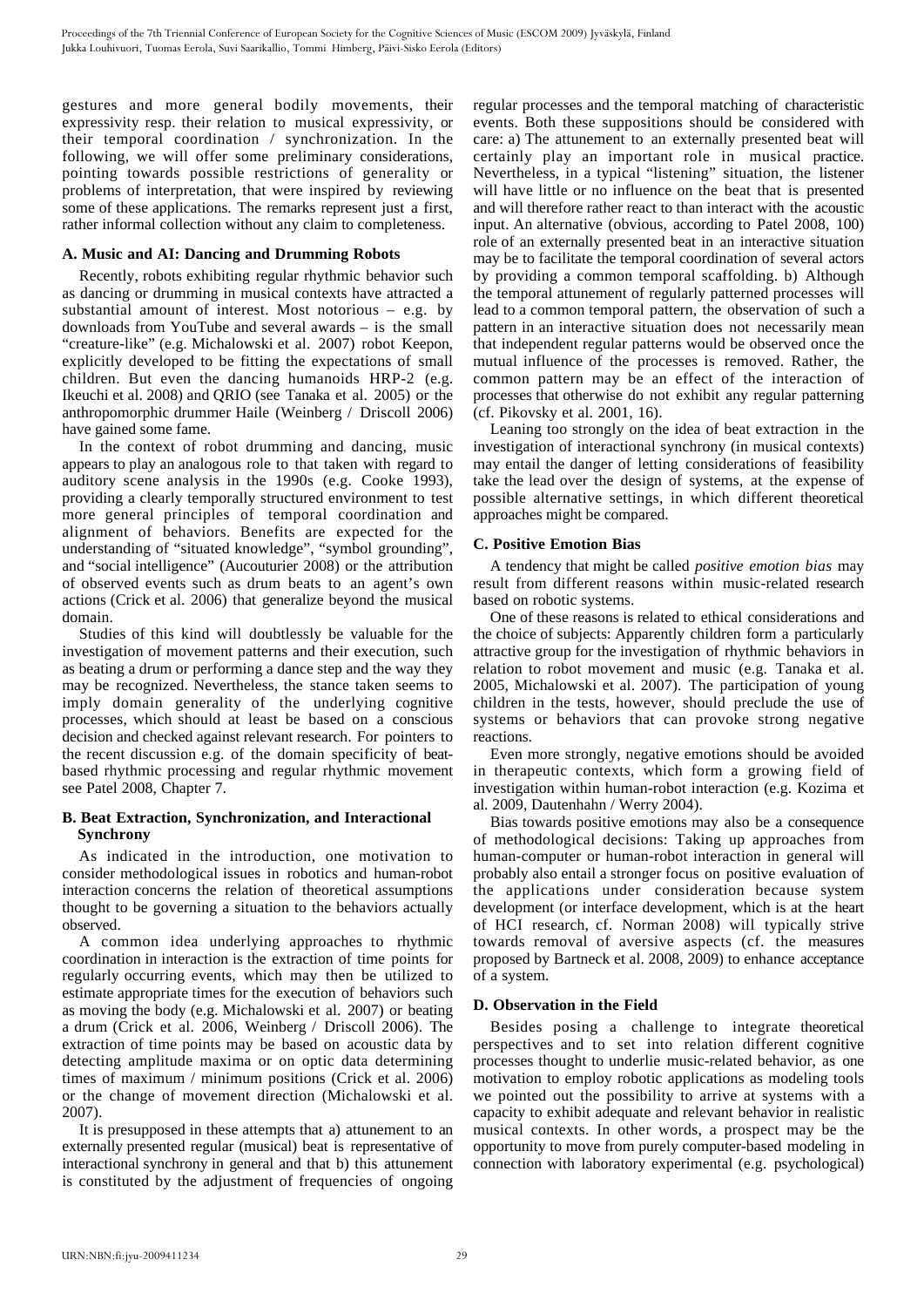settings to conditions commonly considered more relevant for the investigation of musical experience and behavior.

In comparison to traditional ethological or social field research, the inclusion of (interactive) technical artifacts provides extended possibilities to manipulate the situation under investigation by changing the design or control parameters of the system employed, even though (see above) the consequences of such interventions may not readily be predictable or attributable to specific parameter changes.

Both in human-computer interaction and human-robot interaction, observational techniques have been applied (see Norman 2008, 99-100). In particular, the approach of *systematic observation* (Bakeman / Gottman 1997) seems to open a way to integrate aspects of experimental work into field research by providing a means to collect data in such a way that it is possible to reason about questions of reliability within an accepted framework (assessing inter-observer agreement or intra-observer consistency, cf. Bakeman / Gottman 1997, Ch. 4; Robson 2002, Ch. 11), and to further subject the data to quantitative (statistical) analysis. Examples can be found in the context of therapeutic applications of robots (Dautenhahn / Werry 2002), the investigation of interaction with robotic toys (e.g. Kahn et al. 2003), and again in the field of music-related rhythmic interaction with robots (e.g. Tanaka et al. 2005, Michalowski et al. 2007). For the sake of illustration, we will give a brief discussion of some aspects of the observational study presented by Michalowski et al. (2007).

To assess the influence of rhythmic coordination on human-robot interaction, children were asked in an open-house situation to dance with the small robot Keepon, whose movements were either in time or out of time with music played in the surrounding space. In the experiment, Keepon was set to perform rhythmic movements to a regular beat extracted from movement patterns captured by a camera that covered the area around the robot. Without any regular movement detected in the environment, Keepon would not move by itself; otherwise, movement patterns were generated that might or might not temporally align with the beat of the music.

Interactions between visitors and Keepon were recorded on video and in an initial analysis coded according to an eventbased coding scheme. For every occurring interaction, it was noted whether robot movement was in synchrony with the music played and whether a child approaching the robot would take up regular rhythmic movement / dance (Michalowski et al. 2007, 92). Statistical analysis (Chi-square test) was performed on the obtained counts of the feature combinations, pointing towards a significant increase children's rhythmic movement during encounters when Keepon was moving in time with the beat of the music as compared to periods when Keepon's movements were desynchronized.

The authors make reservations against these results because of "rather subjective impressions on the part of the coder […]" (ibid.), i.e. they doubt the reliability of the analyzed data, and therefore proceed to present a refined coding scheme and behavioral analysis.

But even assuming a high degree of reliability of the code assignments, questions remain as to the conclusions that can be drawn from the data. Granting attunement of the observed children to external regular rhythmic patterns (cf. the remarks above, Section B), the primary source inducing the attunement cannot be determined from the recorded

observations: As the beat underlying Keepon's rhythmic behavior is extracted from movement patterns observed in the environment, every time the robot moves in synchrony with the music, a detectable amount of rhythmic movement attuned to the music played must be expected – which may encourage the children's rhythmic engagement in the first place. Regrettably, this aspect is explicitly not taken up in the refined analysis, weakly motivated by a primary interest "in the development of interaction between the children and the robot" (Michalowski et al. 2007, 93).

This example illustrates that observational techniques, and the approach of systematic observation in particular, may be fruitfully applied to the investigation of interactive scenarios involving humans and robots. Nevertheless, the generation of reliable observational data and the correct application of statistical procedures will not ensure validity of the results. Rather, a careful design or adaptation of coding schemes is required, which in turn will benefit from a thorough theoretical and conceptual analysis.

# **III. PILOT STUDY**

The approach of systematic observation was taken up in a pilot study on relations between the appearance of a small mobile robot, characteristics of robot movement patterns, and perceived emotional expressivity of the movements performed. The study was performed with participants of the International Summer School in Systematic Musicology 2007 (ISSSM 2007). Systematic observation comprises observing and analyzing an experimental scene (e.g. behavior of a robot or a human-robot interaction) by external observers. This analysis is performed by using a so-called *coding scheme*, in which certain events and behaviors are listed that are considered important for the experimental task. The procedure consists of first observer training, during which the observers become acquainted with the coding scheme, and second the observation and analysis of the observational task itself after the experimenter is sure that the observers are able to apply the coding scheme correctly. In the observation task, the observers mark every occurrence of the items listed in the coding scheme. As a measure of reliability, the results obtained by at least two observers (e.g. the filled-in coding schemes) are compared by calculating the *user agreement* between both observers. If the user agreement is sufficient, further statistical methods such as significance tests can be applied.

In the study described here, observers were asked to assign category labels to sequences of robot movements. These sequences were designed to display the three different emotional expressions happiness, anger, and sadness, exhibiting features derived from expressive movements of musicians (considering the amount, speed, fluency, and regularity of instrumental gestures) (Dahl / Friberg 2007) and that had already been tested in a previous experiment (Burger 2007). This study addressed two questions: whether 1) the outer appearance of the robot played a significant role for the assignment of labels and whether 2) the assignment of labels was influenced by the kind of labels used.

Due to the technical difficulties typically involved in the design of robots (cf. the discussion of the design process e.g. by Dautenhahn 2007), with advanced robotic systems it will be hard to include specimens of different appearance in a single study. In our case, this was made possible by using the Lego Mindstorms NXT system (see http://mindstorms.lego.com), a modular, programmable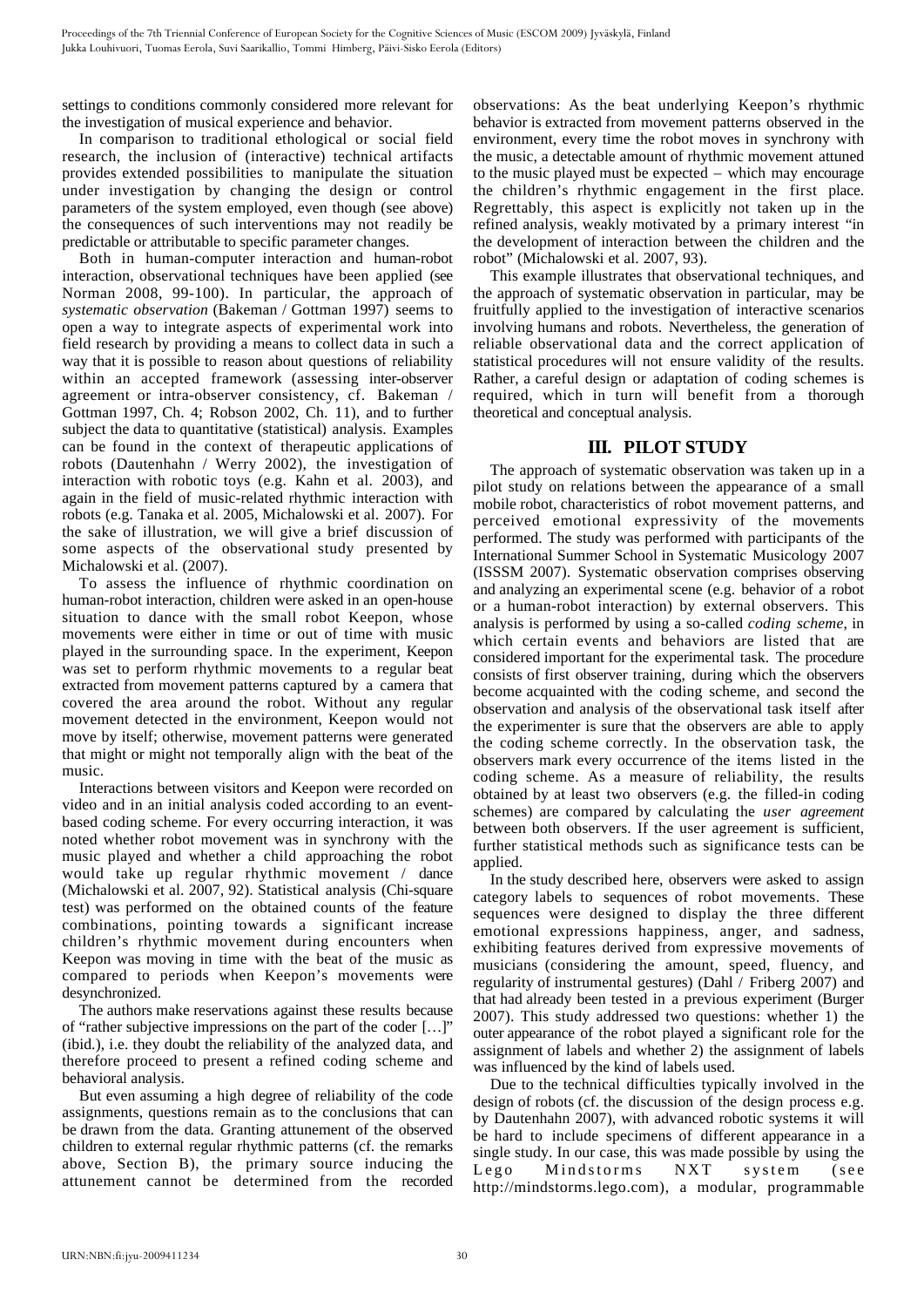robotic kit. Observer training was performed with the same robot that was used in the experiment described in Burger 2007, though its appearance had to be adapted slightly to the experimental conditions. As can be seen in Figure 1, this robot shows some features that were considered anthropomorphic by participants in the experiment reported by Burger (2007), such as "arms" and "eyes" (ultrasonic sensors). The experiment was performed with four observers divided into two pairs, who conducted the experiment separately. During the training phases, both pairs perceived the same movements of the robot, containing each of the three emotional sequences, but they were given different coding schemes. The scheme of group A consisted of the set of descriptive labels *sad, angry,* and *happy*, taking up the intended expressive content of the movements, while the other pair, group B, was to assign non-descriptive labels: *1* for the movements that the other pair assigned as *sad*, *2* for the *angry* movements, and *3* for the *happy* movements. After the training was considered successful, i.e. when all the observers were able to assign the labels correctly, the observational task was started. It was performed in two parts. In the first part, the robot used for training was employed; the second part was done with a different robot (see Figure 2) that looked more like a car and less anthropomorphic. Both parts contained 48 movement sequences, each lasting 10 seconds, which were presented in 4 blocks. The three different expressions were presented in randomised order, but equally distributed in the 12 sequences of each block. The order of presentation was changed between parts 1 and 2, but remained the same for both pairs. The observers received a prepared sheet of paper on which they marked the labels they assigned to each presentation.



**Figure 1. The anthropomorphic robot that was used in the observer training**



**Figure 2. The less anthropomorphic robot that was used in the observational task**

In the next step, the completed coding schemes were used to assess the *observer agreement* by calculating the so-called *Kappa coefficient* (see Bakeman / Gottman 1997, Ch. 4). The decisions of the observers were displayed one against the other in a matrix. The matrices for groups A and B can be seen in Figures 3 and 4; data for part 1 are printed in black, data for part 2 in grey. As can be seen in the figures, the results of the first and second parts do not differ much.

The Kappa coefficients for group A are 0.968 (first part) and 0.969 (second part), which can be considered as excellent values according to the rules of thumb quoted by Bakeman / Gottman (1997, 66) resp. Robson (2002, 342). The values 0.125 (part 1) and 0.219 (part 2) calculated for Group B, however, must be considered as insufficient.

The results of group B illustrate the need for careful development of coding schemes: The low observer agreement appears to result from the fact that observer 2 of this group consistently confused the labels *2* and *3* during the observation. Exchanging the assignments of these two labels for observer 2 would result in Kappa values of 0.876 for the first part and 0.781 for the second part, which again could be considered as excellent by the rules of thumb.

|                 | 2nd observer |     |        |       |     |  |  |
|-----------------|--------------|-----|--------|-------|-----|--|--|
| 1st<br>observer |              | sad | angry  | happy | sum |  |  |
|                 | sad          | Ⅲ   |        |       | 16  |  |  |
|                 |              |     |        |       | 16  |  |  |
|                 | angry        |     | Ш<br>Ⅲ |       | 14  |  |  |
|                 |              |     |        |       | 15  |  |  |
|                 | happy        |     |        |       | 17  |  |  |
|                 |              |     |        |       |     |  |  |
|                 | sum          | 16  | 15     | 16    | 47  |  |  |
|                 |              |     |        |       | 48  |  |  |

**Figure 3. Observer matrix for group A – top row (black): observer agreement in Part 1; bottom row (grey): observer agreement in Part 2**

|                 | 2nd observer |    |    |    |                 |  |  |
|-----------------|--------------|----|----|----|-----------------|--|--|
| 1st<br>observer |              |    | ,  | 3  | sum             |  |  |
|                 | 1            |    |    |    | 16              |  |  |
|                 |              |    |    |    | 16              |  |  |
|                 | 2            |    |    |    | 16              |  |  |
|                 |              |    |    |    | 17              |  |  |
|                 | 3            |    | Ⅲ  |    | 16              |  |  |
|                 |              |    |    |    | 15              |  |  |
|                 | sum          | 16 | 16 | 16 | $\frac{48}{48}$ |  |  |
|                 |              | 16 | 16 | 16 |                 |  |  |



From the within-group similarity of data obtained in the first and second parts of the observational sessions, the impression is gathered that the differences in outer appearance of the two robots did not influence the (correct) assignments of categories. A formal test of similarity was not performed; a high probability for a Type I error in a test for differences between parts 1 and 2 could be taken as an indirect indication of a low probability for committing a Type II error (cf. Bortz 1999, 160-161). The influence of a robot's appearance will be highly dependent on tasks contexts of application. Thus, in general a scheme for its investigation will need to be much more elaborate than the ideas sketched here. However, the